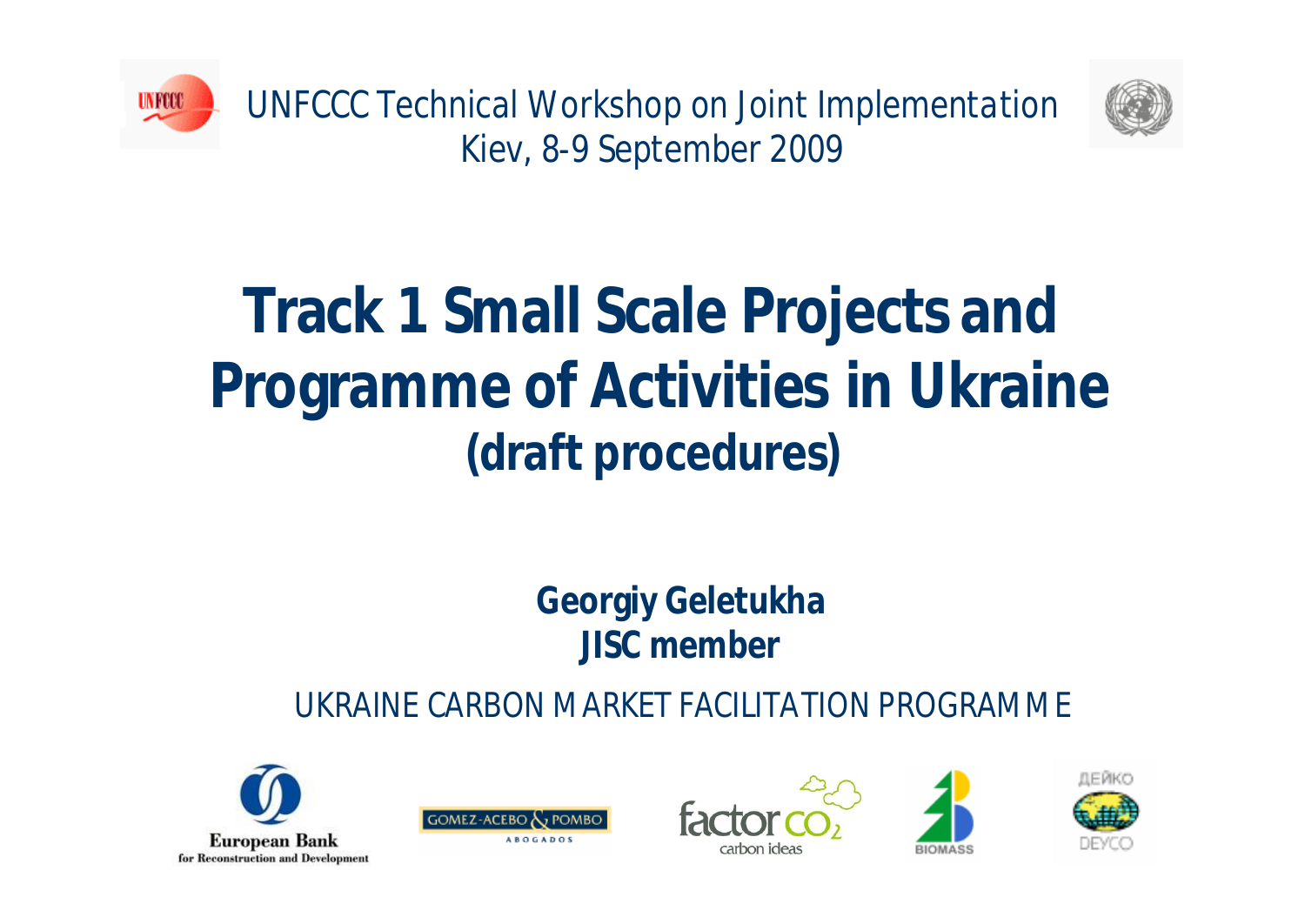# *Content*

- 1. Introduction
- 2. Legal barriers in existing JI procedure in Ukraine
- 3. Comparison of SSC Bundle, PoA under T2 and proposal for T1 in Ukraine
- 4. Conclusions









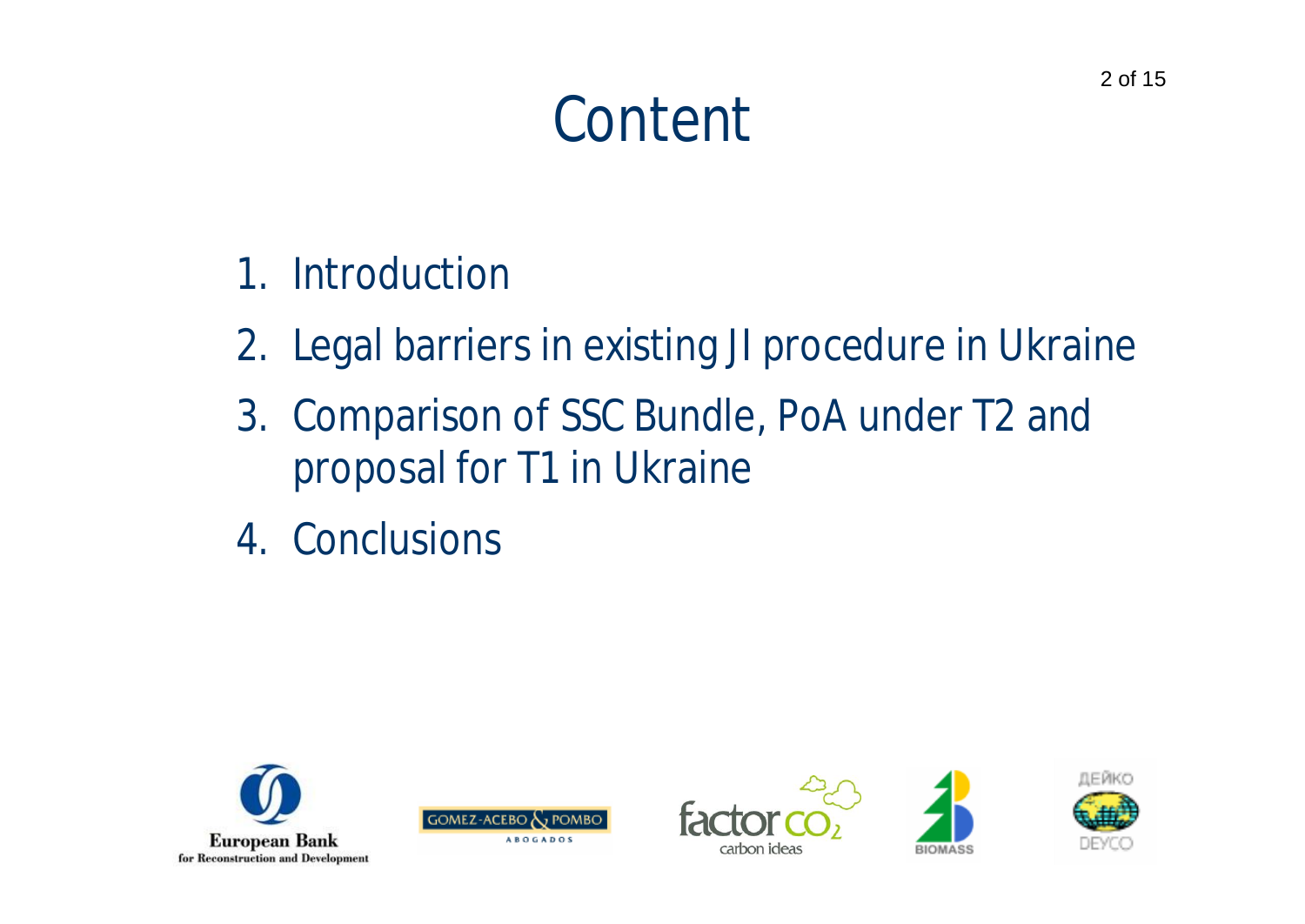# *Introduction*<sup>3 of 15</sup>

**EBRD's Ukraine Carbon Market Facilitation Programme is assisting the National Environmental Investment Agency (NEIA) in four areas:**

- **❖ Policy and Legal Framework Development for JI and GIS,** including PoA, SSC, "late credits" , AAUs as collateral, DVM.
- GIS pilot transaction, possibly to be facilitated by the Bank's Multilateral Carbon Credit Facility (MCCF).
- ❖ Capacity building for NEIA's staff and other Ukrainian Ministries.
- **❖ GHG emission modeling up to 2050.** 
	- **Duration:** 18 months (March 2009 to August 2010)
- ◆ Consultants: Gomez-Acebo y Pombo, Factor CO<sub>2</sub>, SEC Biomass, Deyco



**European Bank** for Reconstruction and Development







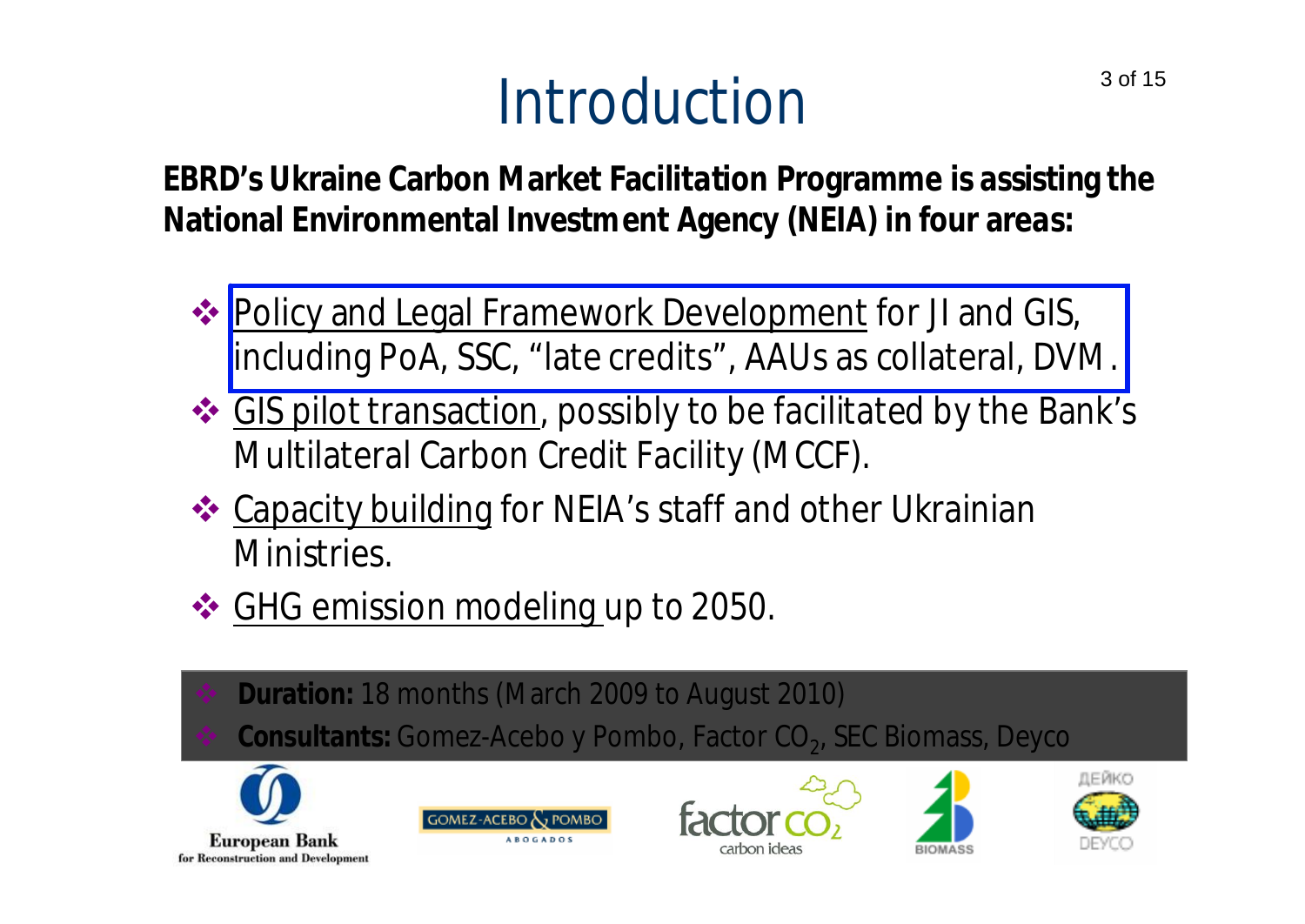### *Legal barriers in existing JI procedure in Ukraine* 4 of 15

- 1. Order #33 does not fully comply with the JI guidelines in: а) demonstration of additionality - proposed to use some elements from CDM Additionality tool (financial, investment additionality); b) establishment of baseline scenario.
- 2. Number of references to Article 12 KP (CDM)
- 3. Lack of procedures for PoA and SSC.
- 4. The requirement of minimal emission reduction of 20,000 t of  $\mathsf{CO}_2$ -eq./project annually.
- 5. Problem of "not object owner" JI applications.









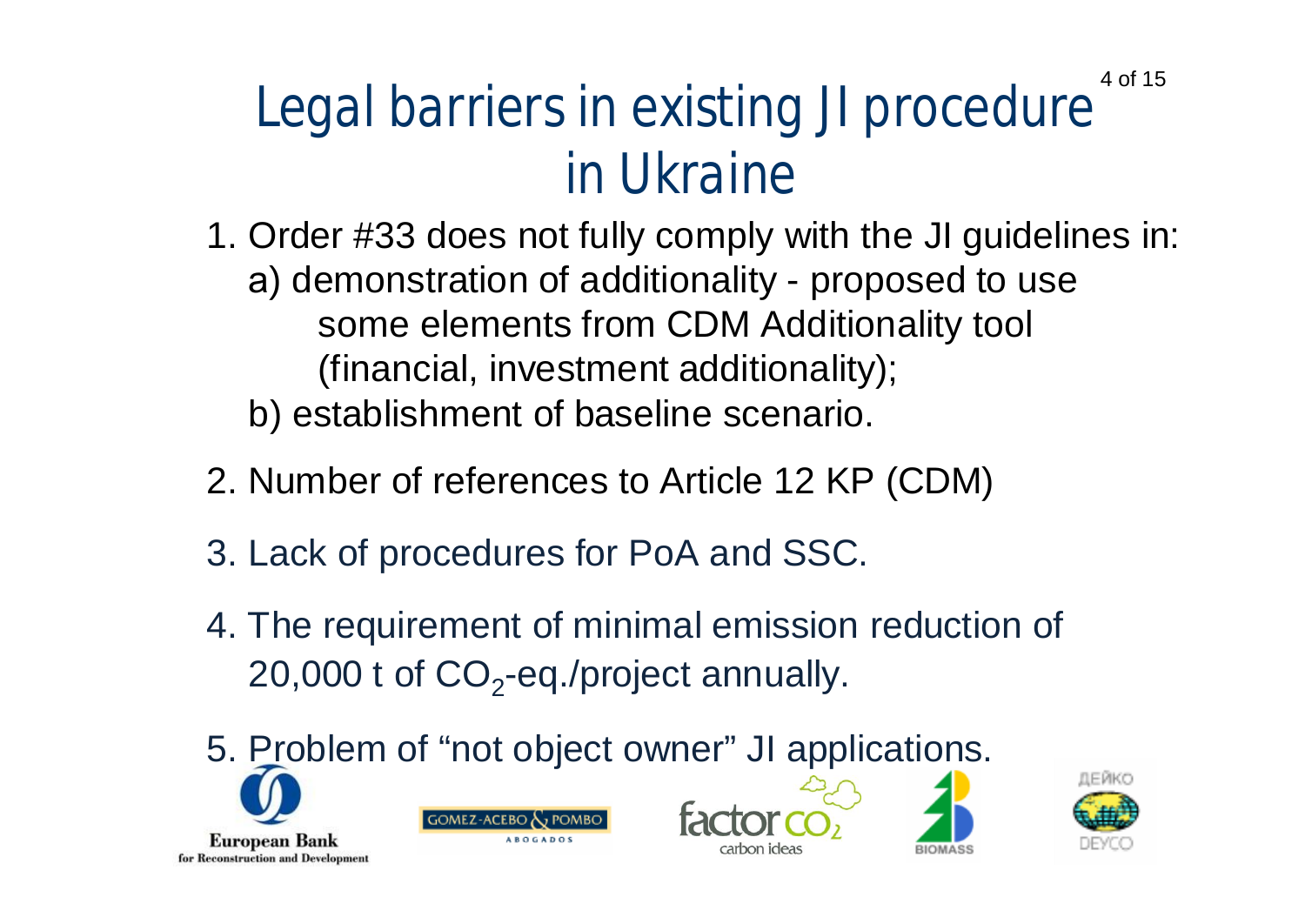#### *Comparison of SSC BUNDLE and JI PoA under T2 and T1 proposal in Ukraine (1)* 5 of 15

| N              | <b>Comparison</b><br>criteria | Joint implementation small scale projects<br>and bundling (JI SSC and JI SSC BUNDLE)                                                                                                                | JI programme of<br><b>activities</b><br>(JI PoA)                                                                                         |                                                          | <b>Ukrainian</b><br>procedure<br>according to<br><b>NEIA's orders</b><br>No 32, No 33 |                                                                |
|----------------|-------------------------------|-----------------------------------------------------------------------------------------------------------------------------------------------------------------------------------------------------|------------------------------------------------------------------------------------------------------------------------------------------|----------------------------------------------------------|---------------------------------------------------------------------------------------|----------------------------------------------------------------|
|                |                               | Track 2                                                                                                                                                                                             | Track 1                                                                                                                                  | Track 2                                                  | Track 1                                                                               | T <sub>2</sub> and T <sub>1</sub>                              |
|                | Applicability                 | 1. RES - up to 15MW<br>$el**$ .<br>2. En.eff.<br>Improvement - up to<br>60 GWh el**/year.<br>3. ER up to 60 th.t<br>CO <sub>2</sub> eq/year.<br>**- or appropriate<br>equivalent (thermal,<br>peak) | 1. JI projects in priority<br>directions - without<br>limitations in ER.<br>2. Other JI Projects<br>with ER up to<br>20th. t CO2 eq/year | Interrelated types<br>of JPAs which can<br>be replicated |                                                                                       | All projects with<br>ER more than<br>20 th. t. CO2<br>eq./year |
| $\overline{2}$ | Management                    | One of the BUNDLE'S Project owners                                                                                                                                                                  |                                                                                                                                          | (can be not from<br>the Project<br>owners)               | JI PoA Coordinator                                                                    | Owner of<br>emission source<br>= Object owner                  |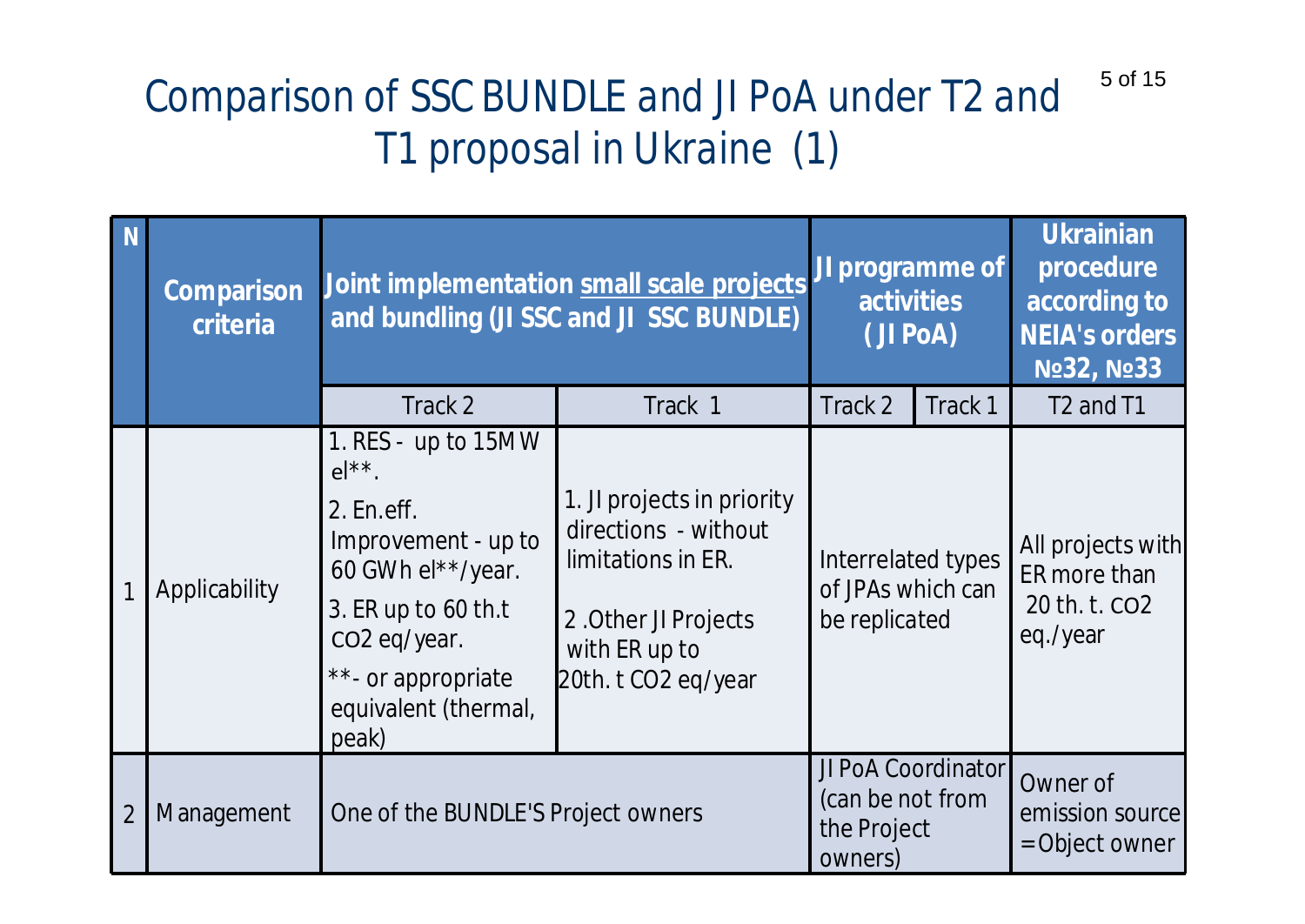### *Comparison of SSC BUNDLE and JI PoA under T2 and* 6 of 15*T1 proposal in Ukraine (2)*

| <b>N</b>       | <b>Comparison</b><br>criteria                        |                                                                                                          | Joint implementation small scale projects<br>and bundling (JI SSC and JI SSC BUNDLE)          |                                                                                                    | JI programme of<br><b>activities</b><br>(JI PoA) |                                   |
|----------------|------------------------------------------------------|----------------------------------------------------------------------------------------------------------|-----------------------------------------------------------------------------------------------|----------------------------------------------------------------------------------------------------|--------------------------------------------------|-----------------------------------|
|                |                                                      | Track 2                                                                                                  | Track 1                                                                                       | Track 2                                                                                            | Track1                                           | T <sub>2</sub> and T <sub>1</sub> |
| 3              |                                                      | Crediting period Same for all projects in the BUNDLE                                                     |                                                                                               | Can be different for<br>all JPAs                                                                   |                                                  |                                   |
| $\overline{4}$ | Composition of<br>the BUNDLE,<br>Programme           | Shall not change over<br>time. Submission of all<br>documents to the<br>secretariat at the same<br>time  | Shall not change over<br>time. Submission of all<br>documents to the NEIA<br>at the same time | Addition of new<br>JPAs to a JI PoA at<br>any time during the<br>crediting period of<br>the JI PoA |                                                  | Not applied                       |
| 5              | Design<br>documents                                  | One JI SSC DD for the projects of the same<br>category, technology, host Party +<br><b>SSC BUNDLE DD</b> |                                                                                               | JI PoA DD                                                                                          |                                                  | JI PDD                            |
| 6              | Additionality is<br>demonstrated<br>on the level of: | Each JI SSC DD                                                                                           |                                                                                               | Either JI<br>PoA or<br>each type<br>of JPA                                                         | JI PoA                                           | JI project                        |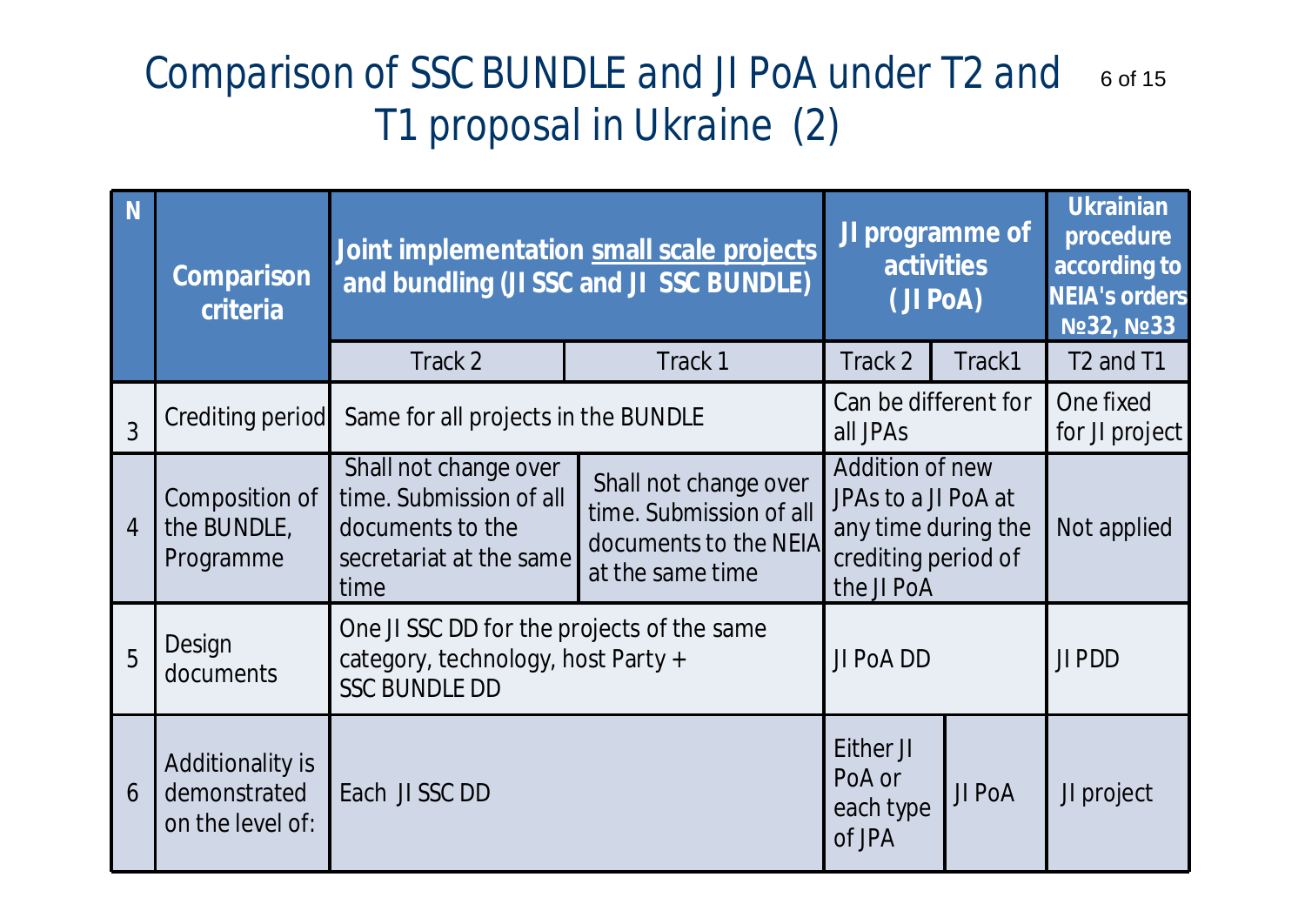#### *Comparison of SSC BUNDLE and JI PoA under T2 and T1 proposal in Ukraine (1)* 7 of 15

| Joint implementation<br>Com-<br>small scale projects<br>pa-<br>and bundling (JI SSC<br>rison<br>and JI SSC BUNDLE)<br>criteria |                                                                                   |         | JI programme of activities<br>(JI PoA)                                                    | <b>Ukrainian procedure</b><br>according to NEIA's orders<br>No 32, No 33                                                                                                                                            |                                                                                                                                                                                                                                                                                                                                      |
|--------------------------------------------------------------------------------------------------------------------------------|-----------------------------------------------------------------------------------|---------|-------------------------------------------------------------------------------------------|---------------------------------------------------------------------------------------------------------------------------------------------------------------------------------------------------------------------|--------------------------------------------------------------------------------------------------------------------------------------------------------------------------------------------------------------------------------------------------------------------------------------------------------------------------------------|
|                                                                                                                                | Track 2                                                                           | Track 1 | Track 2                                                                                   | Track1                                                                                                                                                                                                              | T <sub>2</sub> and T <sub>1</sub>                                                                                                                                                                                                                                                                                                    |
| Additio-<br>nality                                                                                                             | Environmental<br>additionality according<br>to Article 6 (1b) of the<br><b>KP</b> |         | <b>Demonstration</b><br>by using one of<br>three methods<br>(regulatory<br>additionality) | For PoA<br>in priority<br>directions do<br>not require<br>demonstration<br>of additionality.<br>For others:<br>Demonstration<br>is recommended<br>by using one of<br>three methods<br>(regulatory<br>additionality) | 1. Order $#33$ does not fully<br>comply with the JI guidelines<br>in:<br>a) Demonstration of<br>additionality - proposed to<br>use some elements from<br><b>CDM Additionality tool</b><br>(financial, investment<br>additionality).<br>b) Establishment of baseline<br>scenario<br>2. Number of references to<br>Article 12 KP (CDM) |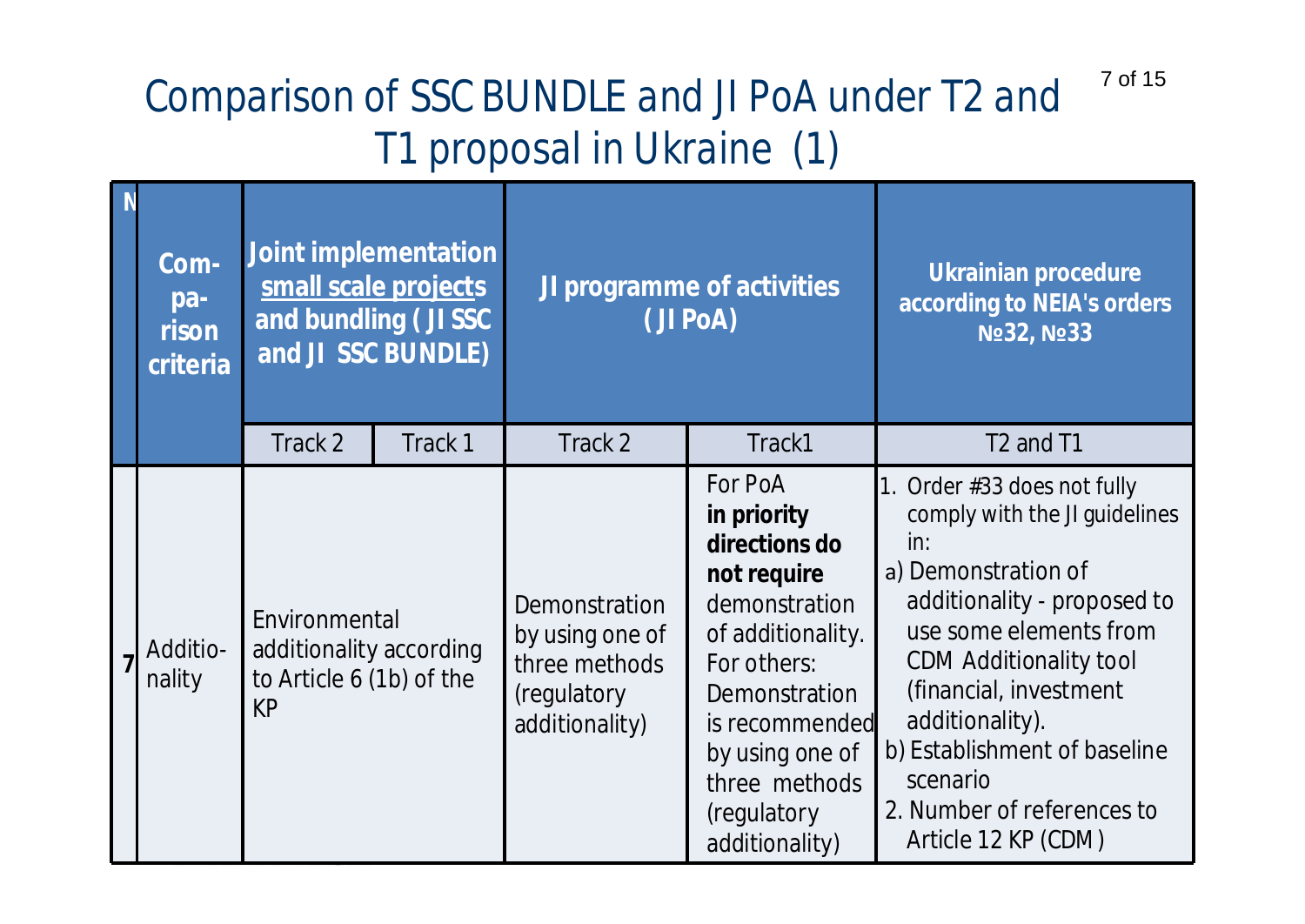#### *Comparison of SSC BUNDLE and JI PoA under T2 and T1 proposal in Ukraine (1)* 8 of 15

| N | <b>Comparison</b><br>criteria                                    |                                                                  | Joint implementation small<br>scale projects and bundling<br>(JI SSC and JI SSC BUNDLE) | JI programme of activities<br>(JI PoA)                                   |                                                                    | <b>Ukrainian procedure</b><br>according to NEIA's<br>orders Nº32, Nº33 |
|---|------------------------------------------------------------------|------------------------------------------------------------------|-----------------------------------------------------------------------------------------|--------------------------------------------------------------------------|--------------------------------------------------------------------|------------------------------------------------------------------------|
|   |                                                                  | Track 2                                                          | Track 1                                                                                 | Track 2                                                                  | Track1                                                             | T <sub>2</sub> and T <sub>1</sub>                                      |
| 8 | Monitoring                                                       | All projects in the BUNDLE                                       |                                                                                         | All JPAs in the PoA                                                      |                                                                    | One JI project (all<br>project sites<br>according to PDD)              |
| 9 | On-site visits<br>during<br>determination<br>and<br>verification | Not specified.<br>Most likely -<br>all projects in<br>the BUNDLE | Sample-based<br>approach.<br>Sampling<br>procedure is<br>proposed.                      | Sample-based<br>approach.<br>Verification<br>plan needs JISC<br>approval | Sample-based<br>approach.<br>Sampling<br>procedure is<br>proposed. | One JI project (all<br>project sites<br>according to PDD)              |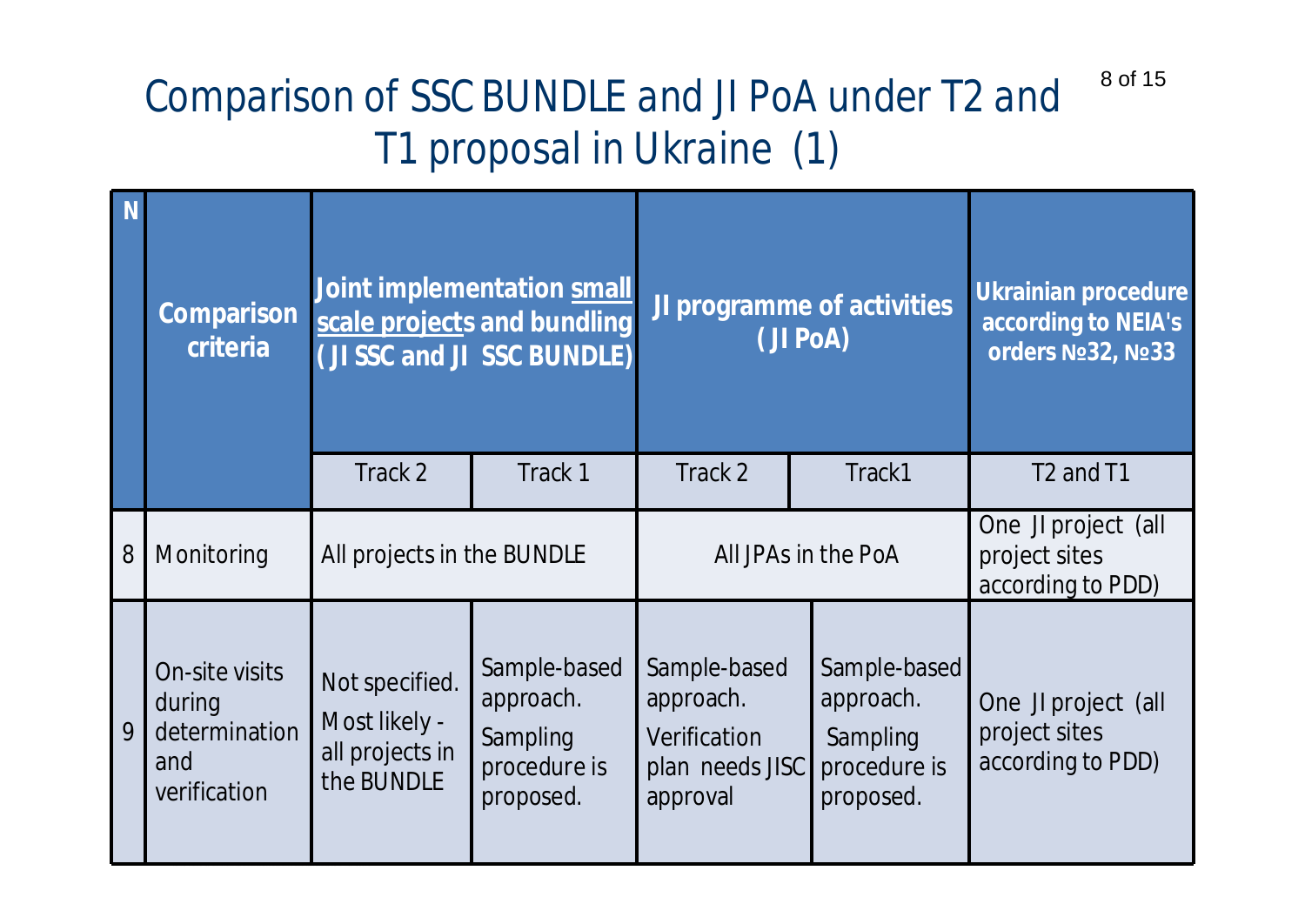#### *Comparison of SSC BUNDLE and JI PoA under T2 and T1 proposal in Ukraine (1)* 9 of 15

| N               | <b>Comparison</b><br>criteria                                    | <b>Joint implementation</b><br>small scale projects<br>and bundling (JI SSC<br>and JI SSC BUNDLE) |                                        | JI programme of activities<br>(JI PoA)                              |                                                                     | <b>Ukrainian</b><br>procedure<br>according to NEIA's<br>orders Nº32, Nº33 |
|-----------------|------------------------------------------------------------------|---------------------------------------------------------------------------------------------------|----------------------------------------|---------------------------------------------------------------------|---------------------------------------------------------------------|---------------------------------------------------------------------------|
|                 |                                                                  | Track 2                                                                                           | Track 1                                | Track 2                                                             | Track1                                                              | T <sub>2</sub> and T <sub>1</sub>                                         |
| 10 <sup>1</sup> | Submission of<br>additional<br>projects/JPAs                     | <b>IMPOSSIBLE</b>                                                                                 |                                        | POSSIBLE,<br>(PoA eligibility<br>criteria,<br><b>JISC</b> approval) | POSSIBLE,<br>(PoA eligibility<br>criteria,<br><b>NEIA</b> approval) | Not applied                                                               |
| 11              | <b>Account</b><br>opening in the<br><b>Ukrainian</b><br>Registry | <b>Not</b><br>determined                                                                          | Coordinator<br>of the<br><b>BUNDLE</b> | JI PoA Coordinator                                                  |                                                                     | Object owner                                                              |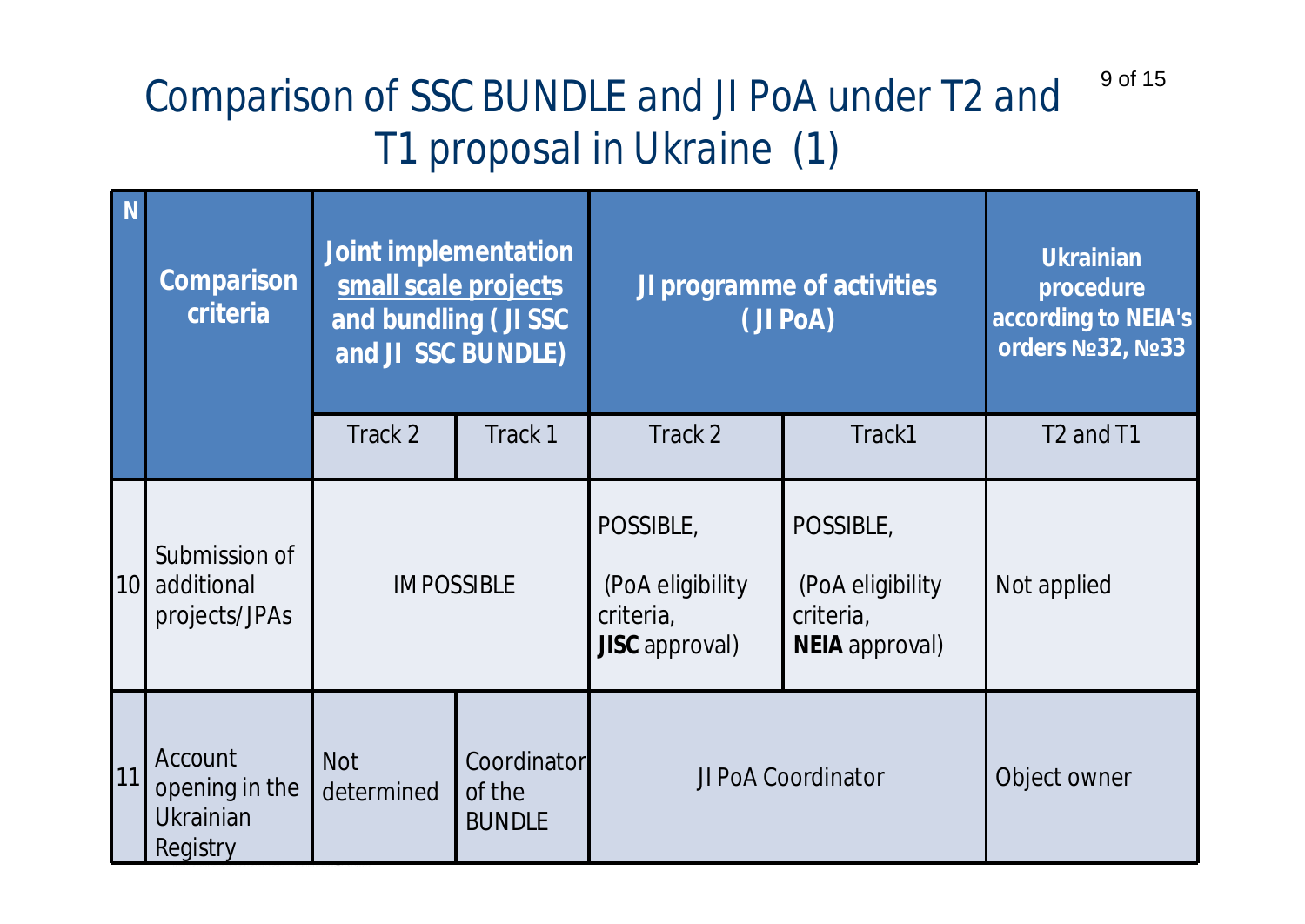#### *Comparison of SSC BUNDLE and JI PoA under T2 and T1 proposal in Ukraine (1)* 10 of 15

|    | <b>Comparison</b><br>criteria | Joint implementation small<br>scale projects and bundling<br>(JI SSC and JI SSC BUNDLE) |                                                                                                                  | <b>JI programme of activities</b><br>(JI PoA)                                                   |                                                                                                                                                                                          | <b>Ukrainian</b><br>procedure<br>according to<br><b>NEIA's orders</b><br>No 32, No 33 |
|----|-------------------------------|-----------------------------------------------------------------------------------------|------------------------------------------------------------------------------------------------------------------|-------------------------------------------------------------------------------------------------|------------------------------------------------------------------------------------------------------------------------------------------------------------------------------------------|---------------------------------------------------------------------------------------|
|    |                               | Track 2                                                                                 | Track 1                                                                                                          | Track 2                                                                                         | Track1                                                                                                                                                                                   | T <sub>2</sub> and T <sub>1</sub>                                                     |
| 12 | New definitions               | Small scale<br>project (SSC),<br><b>SSC BUNDLE</b>                                      | Small scale<br>project (SSC),<br><b>SSC BUNDLE,</b><br>Coordinator,<br>priority<br>directions for<br>JI projects | JI Programme<br>of activities (JI<br>$PoA$ ),<br>JI Programme<br>activity (JPA),<br>Coordinator | JI Programme of<br>activities (JI PoA),<br>JI Programme<br>activity (JPA),<br>Coordinator $=$<br>Owner of emission<br>reductions,<br>JPA type,<br>priority directions<br>for JI projects | Object of<br>emission<br>source=Object<br>owner                                       |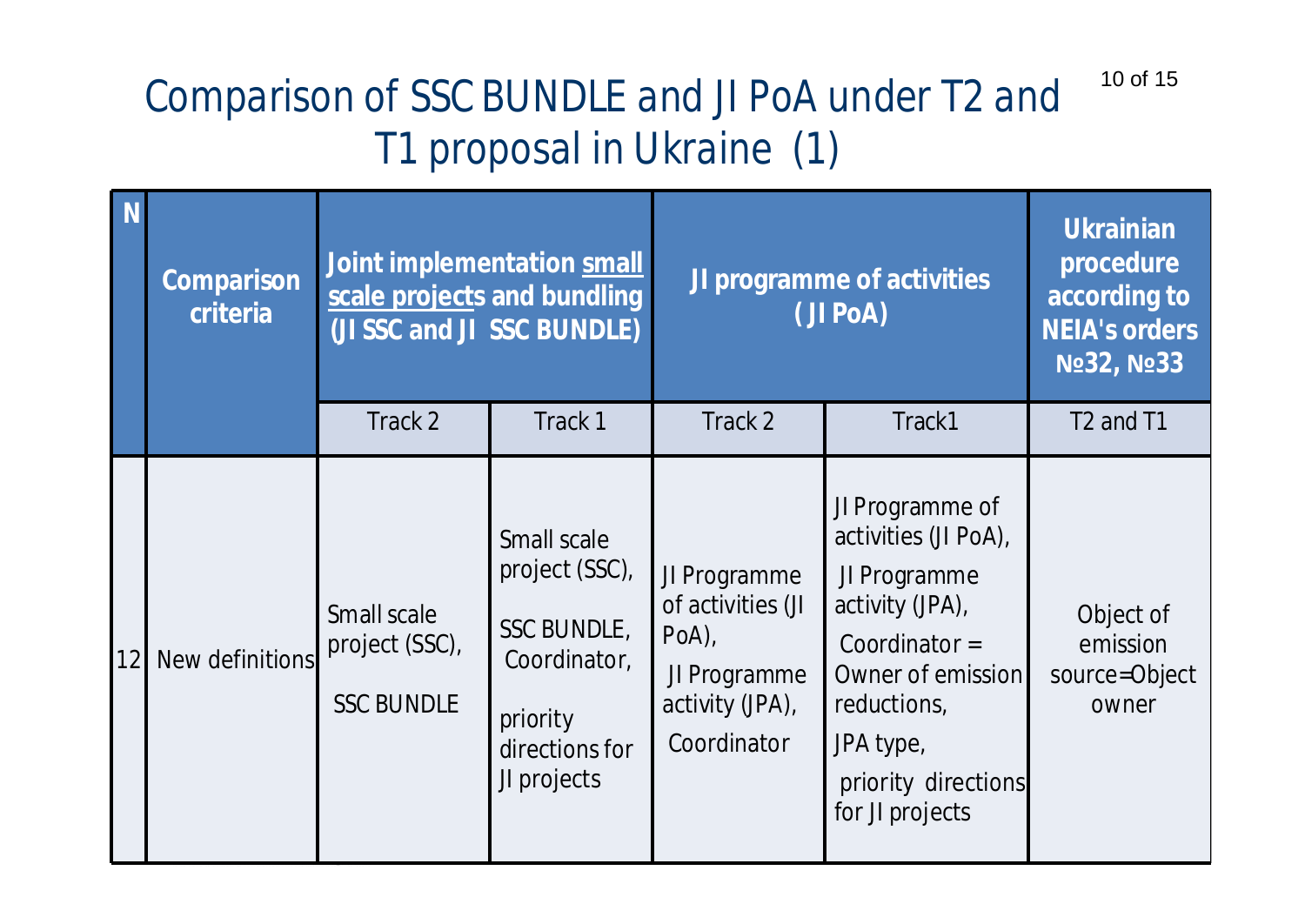## *Proposal of priority directions for JI projects*

- 1. Rehabilitation/reconstruction of district heating systems.
- 2. Landfill gas utilization.
- 3. Utilization of solid biomass and biogas for energy purposes.
- 4. All types of renewable energy sources.
- 5. Coal mine methane utilization.









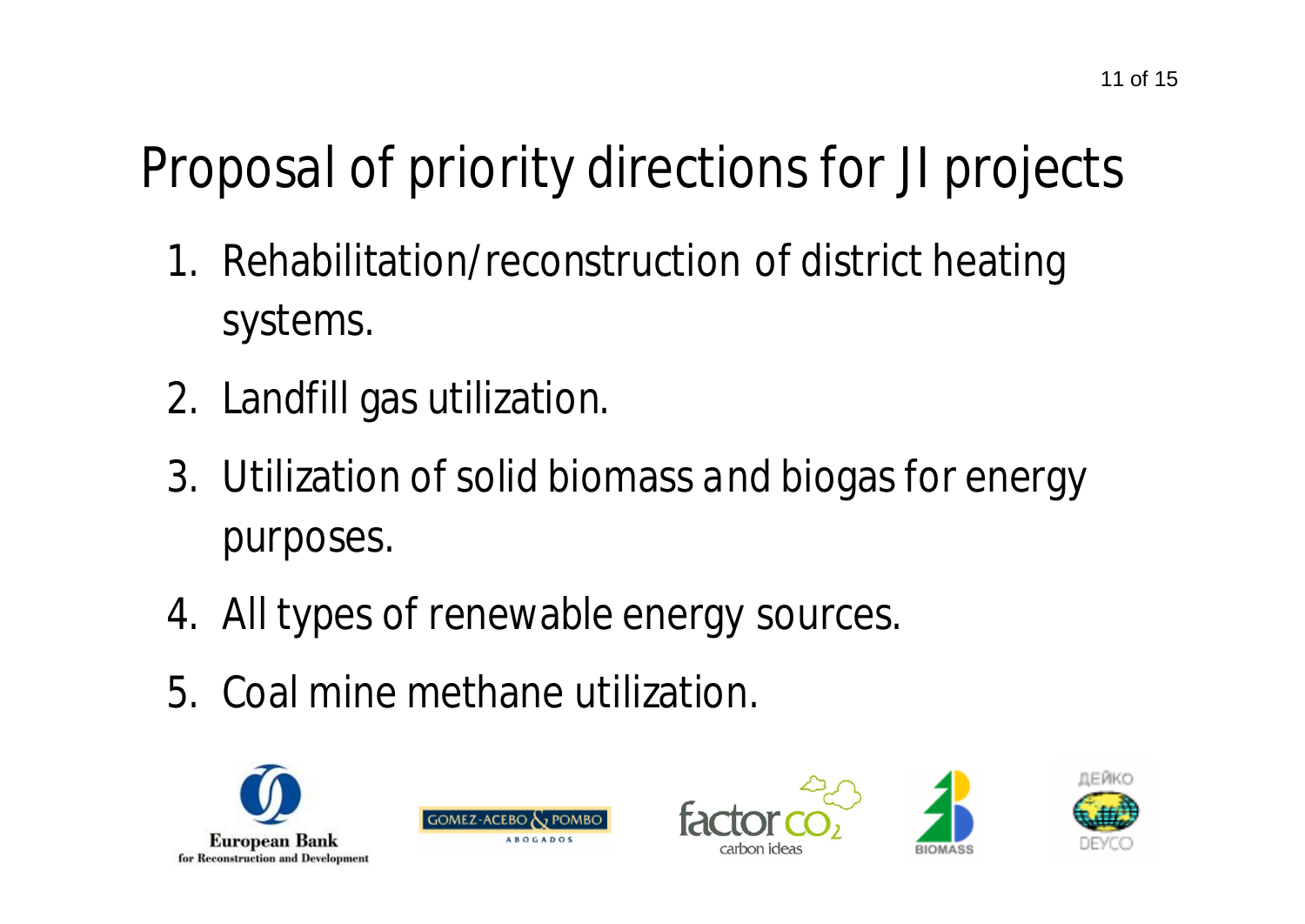## *Definition of the JPA type*



Type A: **JPA2**=JPA1=JPA3 Type B: JPA4 =JPA5 Type C: JPA6











JPA 6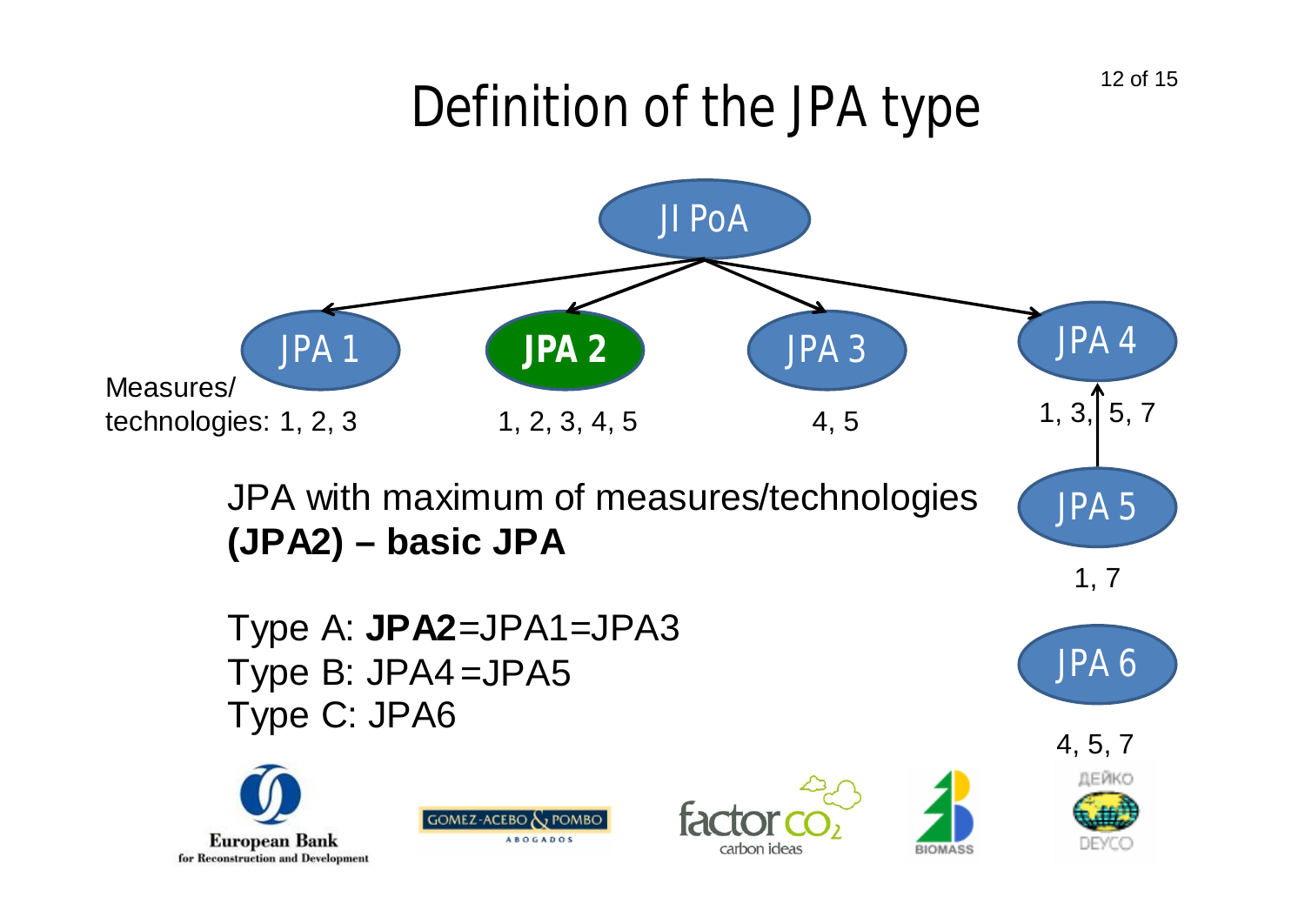*Proposed sample-based approach for on-site visits under determination and verification* 13 of 15

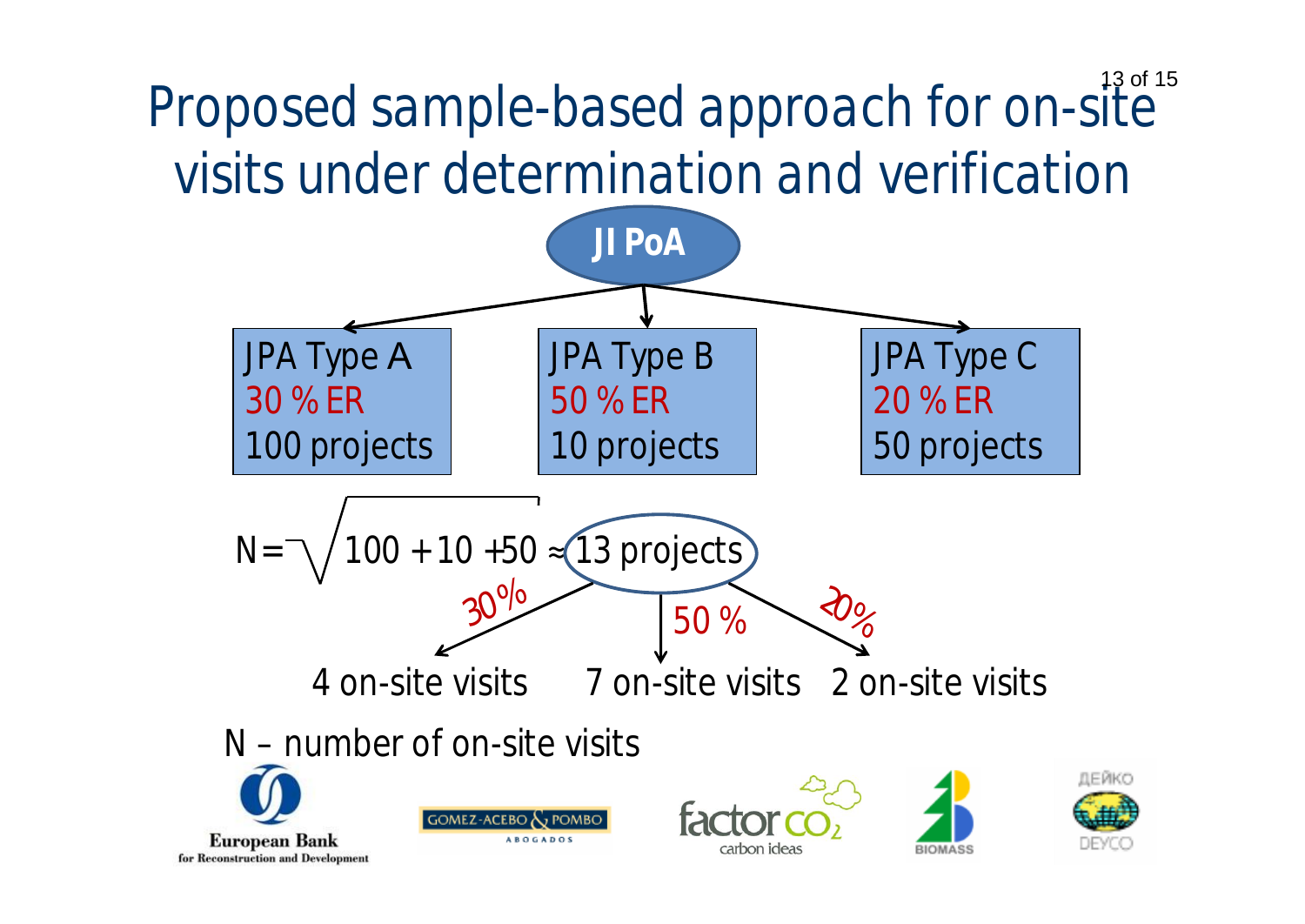## *4. Conclusions*

Proposed draft design procedures for SSC, PoA under Track 1 in Ukraine:

- 1. Aimed to overcome the identified barriers in existing JI procedures.
- 2. Has some similarities and differences with corresponding Track 2 documents.

**Implementation of SSC and especially PoA may considerably improve JI mechanism in Ukraine under Track 1.**